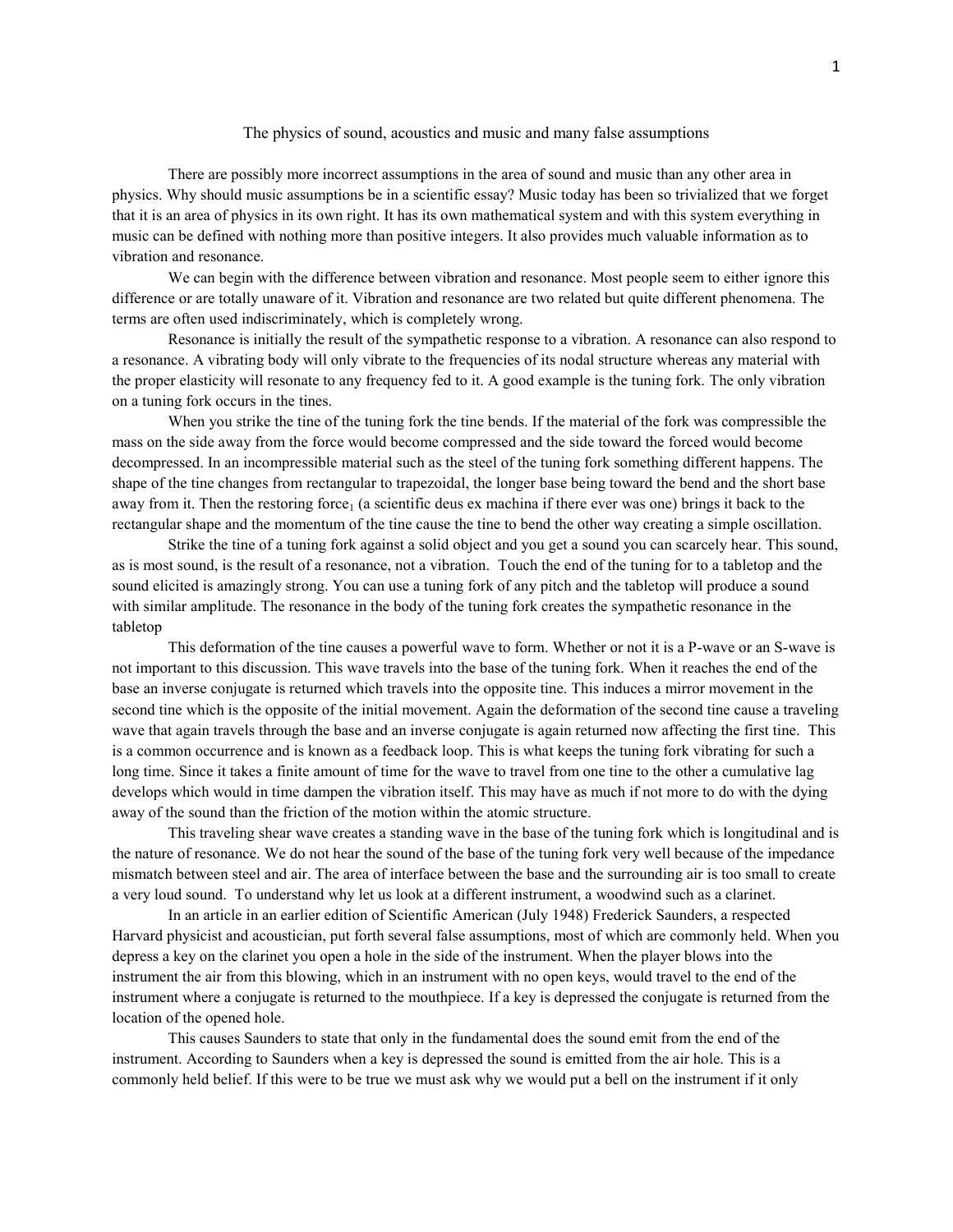affected the fundamental. Any oboe player will tell you that if you stuff a piece of cloth into the end of an oboe it mutes all of the tones of the oboe, not just the fundamental.

When a player blows into an instrument, such as a clarinet, the reed vibrates. The vibrating reed is the only vibration that occurs in the sounding of the instrument. This vibration opens and closes the route of the air passage into the body of the instrument creating a timed series of pulses which are traveling compression waves. These particular compression waves do not create the sound; they merely time the vibration of the reed. The action forms a stationary wave that is part of the series of events that create the primary standing wave that actually creates the audible sound<sub>2</sub>. This particular standing wave does not create the airborne sound wave. Fluid Dynamics treats a gas<sub>3</sub> such as air as a liquid and this is easily observed in the standing wave that forms in the entire body of a wind instrument. The drawing below is a longitudinal cross section of a cylindrical bore with a bell, such as exists on a brass instrument.



If a force is applied at A in the direction of the arrow we know that the force per square inch of a transverse cross section at C is equal to the force per square inch of a transverse cross section at A. The total amount of energy is proportionate to the ratios of various cross sections, i. e., if the area of a transverse cross section at B is four times that of one at A or C, the total amount of the force is four times as great.

It is in the reed where all of the magic of the sound of the instrument happens. As with the tine of a tuning fork the bending of the reed causes a fairly powerful transverse shear wave to feed into the mouthpiece and the sides of the instrument. This action creates a totally different type of standing wave in the body of the instrument. This standing wave is totally different from the one created by the moving compression wave. If a finger hole exists at D the pulse of the air crested by the blowing of the performer goes only as far as D. A conjugate is thrown back and a standing wave is created.

The first clue to the nature of this standing wave is found on the surface of timpani. The drum heads of timpani are rather unique as it is both the source of the vibration and the interface of the resonance to the air. The well known Chladni patterns illustrate this very well. There are three types of patterns, one that consists of equal pieshapes segments, one that consists of circles and a third which is a combination of the first two. The pie-shaped segments are the result of the resonance. The circles are the vibration. The third is a composite and we can ignore it for this discussion. Here are the diametric patterns and their ratios;



These are the partials that are part of the resonance that creates the audible sound. It is stated that the partials of the timpani are not harmonic. This is not true. The reasons are contained in my Structural Resonance papers which can be found on my Website: wropera.com. The diametric patterns occur of course only in circular areas but the patterns are present on any resonance and take their shape from the body that is resonating<sub>6</sub>.

Holographic pictures show that the standing wave in a wind instrument is also composed of pie-shape segments which run the length of the body of the instrument. Here are three examples of this: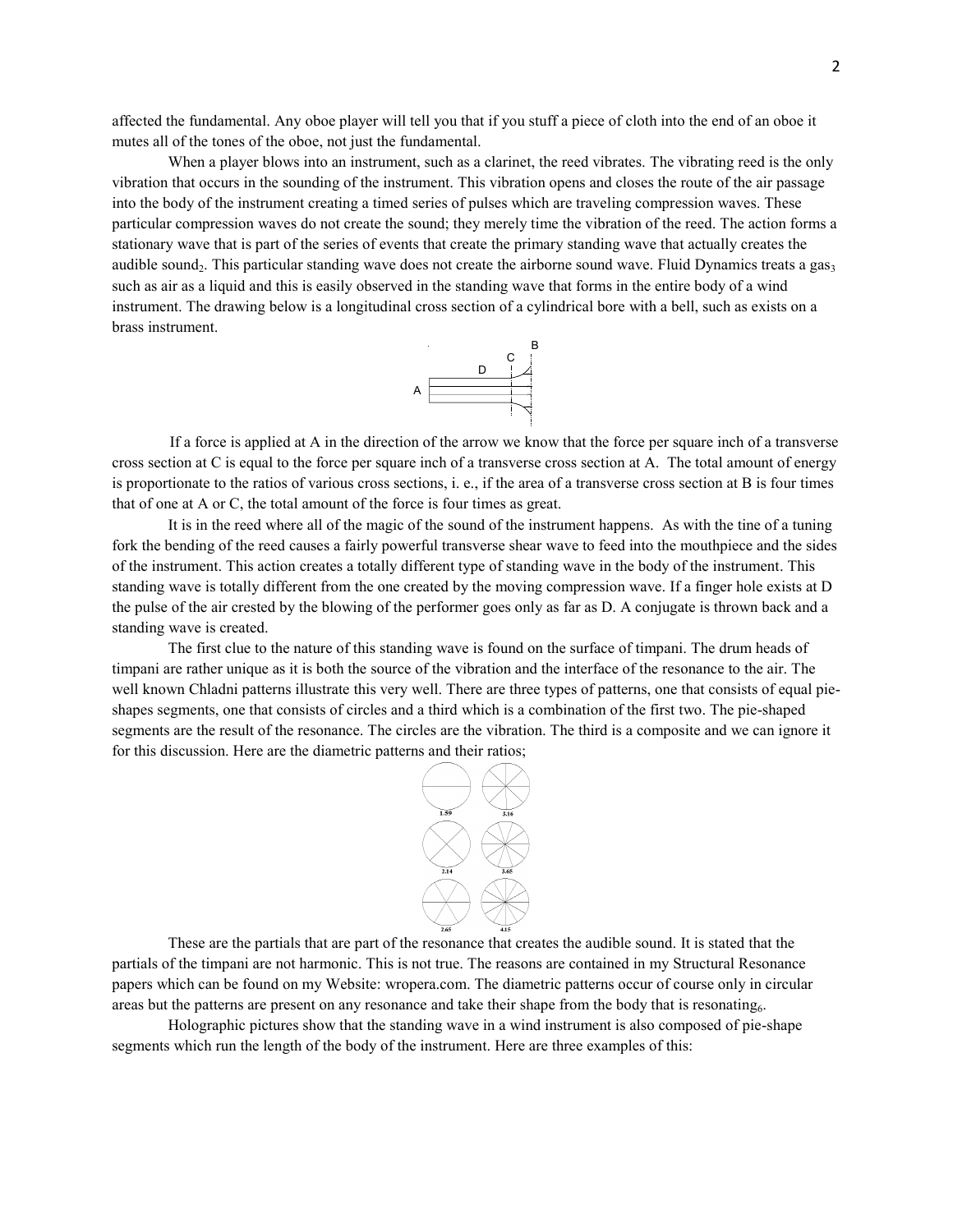The first from a student project at Rollins University<sub>4</sub>



The second from the Acoustics 2012 Nantes Conference<sub>4</sub>



ligure 2: Elliptic modes of the vibration of the trumpet bell, is calculated from a 3D simulation (left) and observed using electronic speckle pattern interferometry (right).

The third from Acoustics '08 Paris<sub>4</sub>



These pictures indicate that the structure is diametric and that it runs the length of the body of the instrument.

This same structure appears in the splash of milk drops. This is the nature of all resonance. Almost all instruments have an air to air interface to the airborne carrier wave. The sides of the instrument create some of the sound but the impedance mismatch between solids and the air is large so that in most cases the sides add little to the sound. Because of the longitudinal nature of the standing wave in the body of the instrument little sound is emitted through the finger holes. In string instruments the sound emanates primarily from the f-holes.

I have a friend who makes bass viols. He once drilled a hole near the top of the front plate and was amazed at the increase in the loudness of the sound. The timpani require a very large area because the interface to the air is from a solid.

Bells have an air to air interface. If you stand in line with the swinging of a cathedral bell you will notice that when the bell swings toward you it is considerably louder than when it swings away. The lowest note on a Glockenspiel is the G an octave and a half above middle C (768Hz in the scale of C). A cathedral bell that sounds that same pitch weighs six hundred pounds. Since every doubling of the mass lowers the pitch an octave the fundamental of the cathedral bell is way below the range of human hearing. The pitch of the bell is created by the standing wave that forms within the air chamber of the bell.

Loudspeakers invariably have an air chamber surrounding the vibrating membrane, sometimes a simple bell-like extension from the diaphragm but often a fairly large resonating chamber. As with almost all other instruments the loudspeaker has an air to air interface.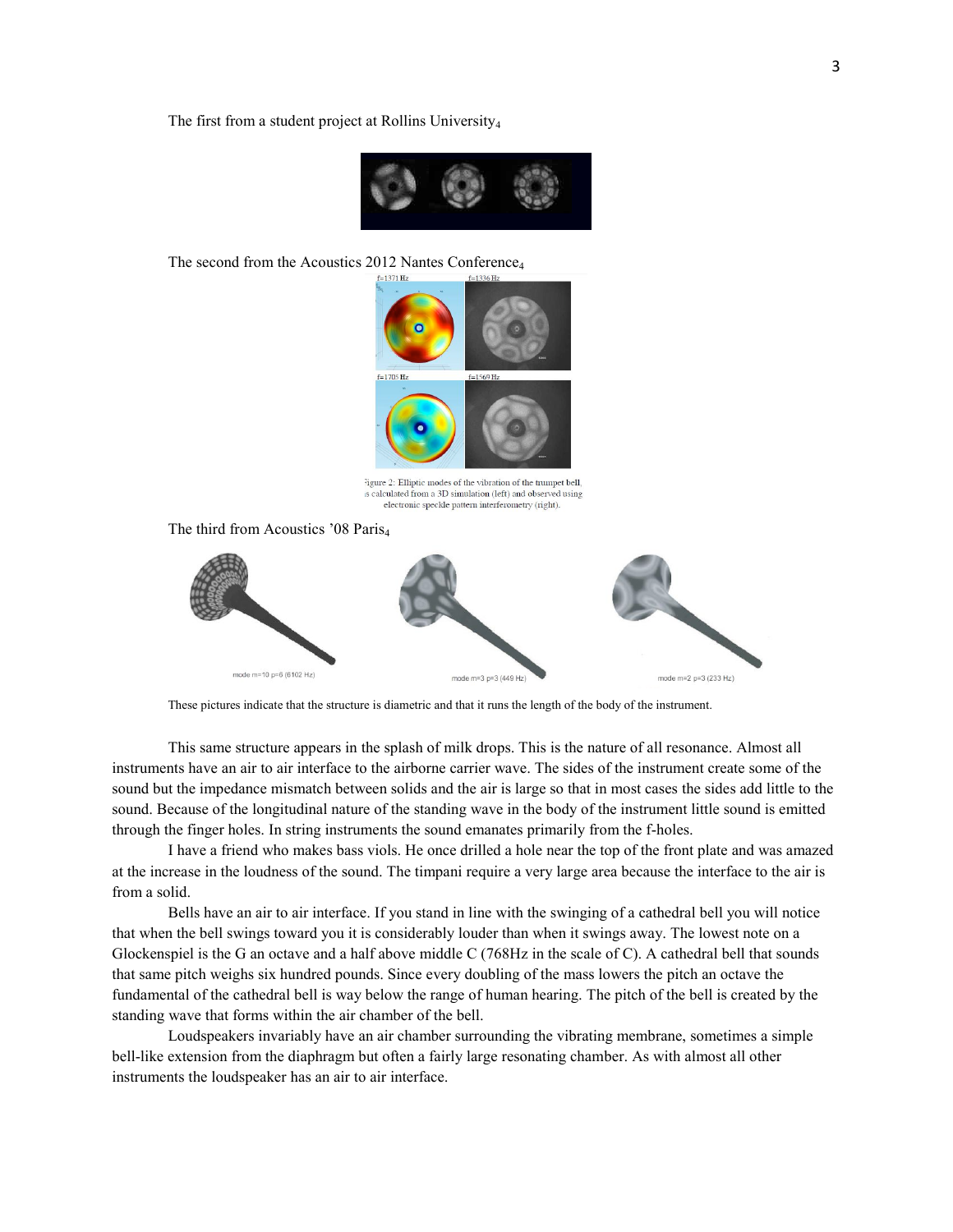Much of the sound of a piano comes from the surface of the air in the space above the sounding board. When the lid is closed the interface to the standing structure is blocked and the piano is much softer. Again, the large area of the surface of the piano plus the fact that the sounding board is open underneath the piano allows the piano to still sound quite well even with the lid closed. Only the strings are permitted to vibrate. Heavy clamps are placed on the sounding board to insure that it does not vibrate.

If we hold down the loud pedal and sing into the body of the piano *all* of the strings resonate. Only those whose nodal structure is at or near the nodal structure of the sung sound with vibrate. This vibration creates a resonance that is fed to the tuning pins, then to the hardwood block holding the tuning pins, then to the iron frame and finally to the sounding board. The sounding board has good elasticity and resonates very well to the resonance created by the strings. This resonance in turn is fed back into the body of the piano and finally back into the strings. Much like with the tuning fork this creates a feedback loop. In a good piano this sustains the sound a very long time.

Even the sound of a drop of water is caused by a diametric structure. A resonance in water has almost no effect on the surrounding air. Edgerton's high speed photos of milk drops often show a diametric structure forming in a cavity formed by the drop when it hits the milk. Here are two high speed clips that show the evolution of the diametric structure quite clearly<sub>5</sub>. The drop displaces the milk and a corona is thrown up around the depression. Right at the end we see the pie-shaped sections of the diametric structure form. This creates a standing wave in the volume of air within the corona. This in turn interfaces with the air to form the carrier wave that carries the sound. Even a milk drop is a wind instrument.

The compression wave that the ear responds to is simply a carrier. It is created by a resonance and has nothing all to do with the generation of a sound and yet that is what we usually refer to when we speak of a sound wave. The nature of the sound wave that occurs in areas such as the body of a wind instrument and is exemplified by Fluid Dynamics is quite different. A clue to its makeup can be found in the cochlea.

The cochlea developed very early in the evolutionary history. It appeared early in marine vertebrates. In marine vertebrates there is no middle or outer ear<sub>6</sub>. The resonance that travels through the water is easily transmitted to the body of the vertebrate, such as a fish. There is very little impedance mismatch between the water and the body of the fish. It then travels through the bones into the cochlea. The cochlea of mammals is quite similar and, as with the marine cochlea, the nerves of the Organ of Corti terminate in the liquid filled Cochlear Canal. In the final analysis we hear under water just as do fish.

Rather than change the design of the cochlea evolution used the add-on approach and created the middle and outer ears. The viscous nature of air (its takes about six full cycles of the airborne carrier to respond to middle C) causes the airborne sound wave to contain a more complex version of the sound than that presented by the standing wave that creates it. Tones are sustained and sound with other tones creating differential tone that are not present in the initial structure. Transferring the resonance of the eardrum (resonance, not vibration) to the cochlea is a very easy thing to accomplish and would not require the bizarre shapes of the auditory ossicles. What the middle ear quite likely does is return the structure of the carrier wave to that of the standing wave that created it so it can be understood by the Organ of Corti, the nerves therein and ultimately the brain.

This is the reason that public address systems do not sound real. A microphone picks up the airborne carrier wave created by the initial sound source. This is corrupted by the viscosity and hysteresis of the air. This corrupted version is then fed to an amplifier and finally to a microphone which corrupts the sound a second time. This double corruption is what is picked up by the ear. The ear is designed to de-modify one corruption and thus the signal that enters the cochlea is still corrupted causing an unreal sound to reach the brain. The exact same problem occurs in recordings, the corrupted version is that which is stored and is double corrupted when fed to a speaker.

This is why, even when created by the most skilled engineers, recorded sound does not sound real and until the nature of corruption of the initial wave is understood it never will.

The information that is sent to the brain by these nerves is in the form of discrete pulses which are in effect, binary bit patterns<sub>6</sub>. This must be the construction of the standing waves that appear in incompressible media and also in air (when it behaves as a fluid) and fluids themselves. Instead of the fairly complex compression wave in the airborne carrier the resonance in solids and liquids consists of a series of discrete frequencies.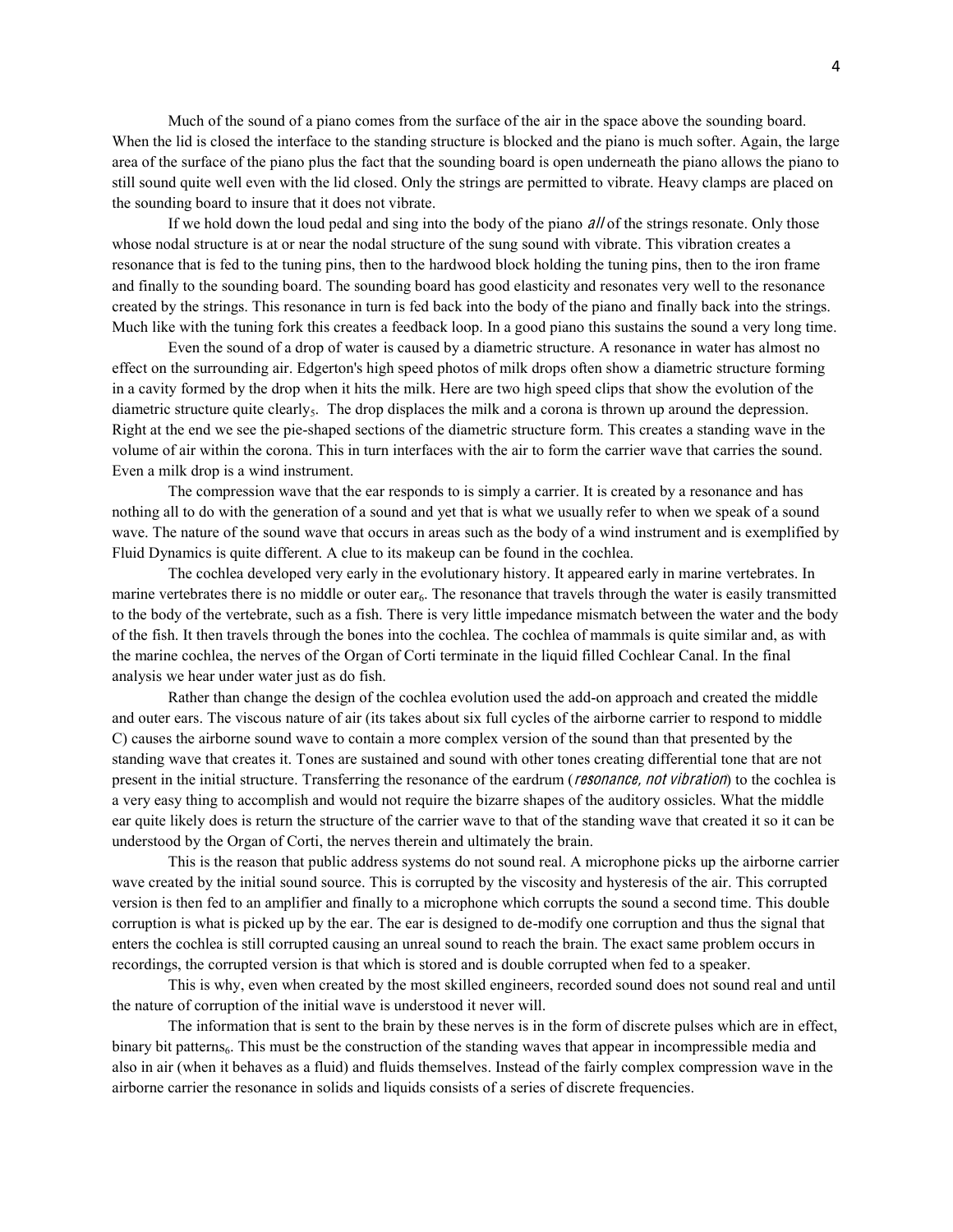Another significant incorrect assumption has to do with tempered tuning. There exists no mathematical justification for the tempered scale. Schoenberg defined his twelve tone music system as using twelve tones related only to one another<sub>7</sub>. The truth is that the twelve tones of the tempered scale are not related to each other in any way. They exist merely as a rather poor approximation of the true properly tuned system (there is only one). This notion grew out of the chromaticism of the late nineteenth century and was partially an attempt at atonality. Atonality is physically impossible as any group of discrete frequencies will always form a fundamental no matter how remote it might be<sub>8</sub>.

For those unfamiliar with tempered tuning here is a brief description. The natural scale is a series of discrete ratios. It is definitely a non-linear scale. The tempered scale attempts to linearize this scale by making each half step (the smallest interval in the scale) equal. Mathematically this requires each half-step to be equal to  $^{12}\sqrt{2}$ . Thus not only is the tempered scale musically meaningless it cannot be perfectly tuned as a natural scale can be. Physically speaking there is no twelfth root of two.

The dodecaphonic system has given birth to the tonometric system. By linearizing a non-linear system, in this case the chromatic scale, we have the notion that musical intervals can be measured and the elements on this linear yardstick are the cents of the tonometric system. The cent is the hundredth root of the twelfth root of 2,

 $\sqrt[10]{\sqrt[12]{2}}$ . A tonometric cent then is: 2

## $\sqrt[1200]{2}$  = 1.0005777895065548592967925757932

Now we have a very elaborate system that measures absolutely nothing. All it does is take a very precise, perfect system and turn it into a mathematical mess. Weights and lengths can be made metric as they are quantities. A ratio is not. A major third is defined by the *ratio*  $\frac{5}{4}$ . This provides us with the decimal value. 1.25. This is the only valid definition of a major third. The tempered major third is defined by  $({}^{12}\sqrt{2})^4$  (there are four half steps in a major third). This gives us a decimal value of 1.2599210498948731647672. This isn't even close to the proper major third. In fact this third this replaces is the Pythagorean third, a definable interval expressed by the ratio  $\mathbf{81}_{\sqrt{64}}$ . This version of the major third is never used in proper harmony.

The reason properly tuned music sounds so good is the result of a phenomenon known as the differential tone. The differential tone is both conceptually and mathematically very simple. Rhythm and harmony are actuality the same thing. Rhythm deals in cycles per minute and harmony deals in cycles per second but the math is the same. Consider a very common rhythmic device in which two rhythms are sounding together. In this structure one rhythm is sounding three beats while the other is sounding two. Musicians refer to this simply as 'two against three'. Technically it is called a hemiola.



After every third beat of the top row and every second beat of the second row the beats line up. In any sound structure this doubles the amplitude of the beats where they line up creating a third rhythm. This third rhythm is the differential. If this represents rhythm and the second row is beating 120 beats per minute the top row would be beating 180 beats per minute and the bottom row would be a new audible rhythm beating 60 beats per minute.

The same thing happens if the structure is sound.  $3/2$  is the ratio of the perfect fifth. If we let the second row be 440A the top row would be  $\frac{3}{2}$  x 440 =660. This is the E above the A of 440. The math of the differential tone is quite simply. From the larger note of the ratio subtract the smaller note and the result is the differential tone. 660 **–** 440 = 220 and 220 is exactly one octave below 440A. The lower note supports both the upper A and E and it if for this reason that a consonance is such a powerful sound.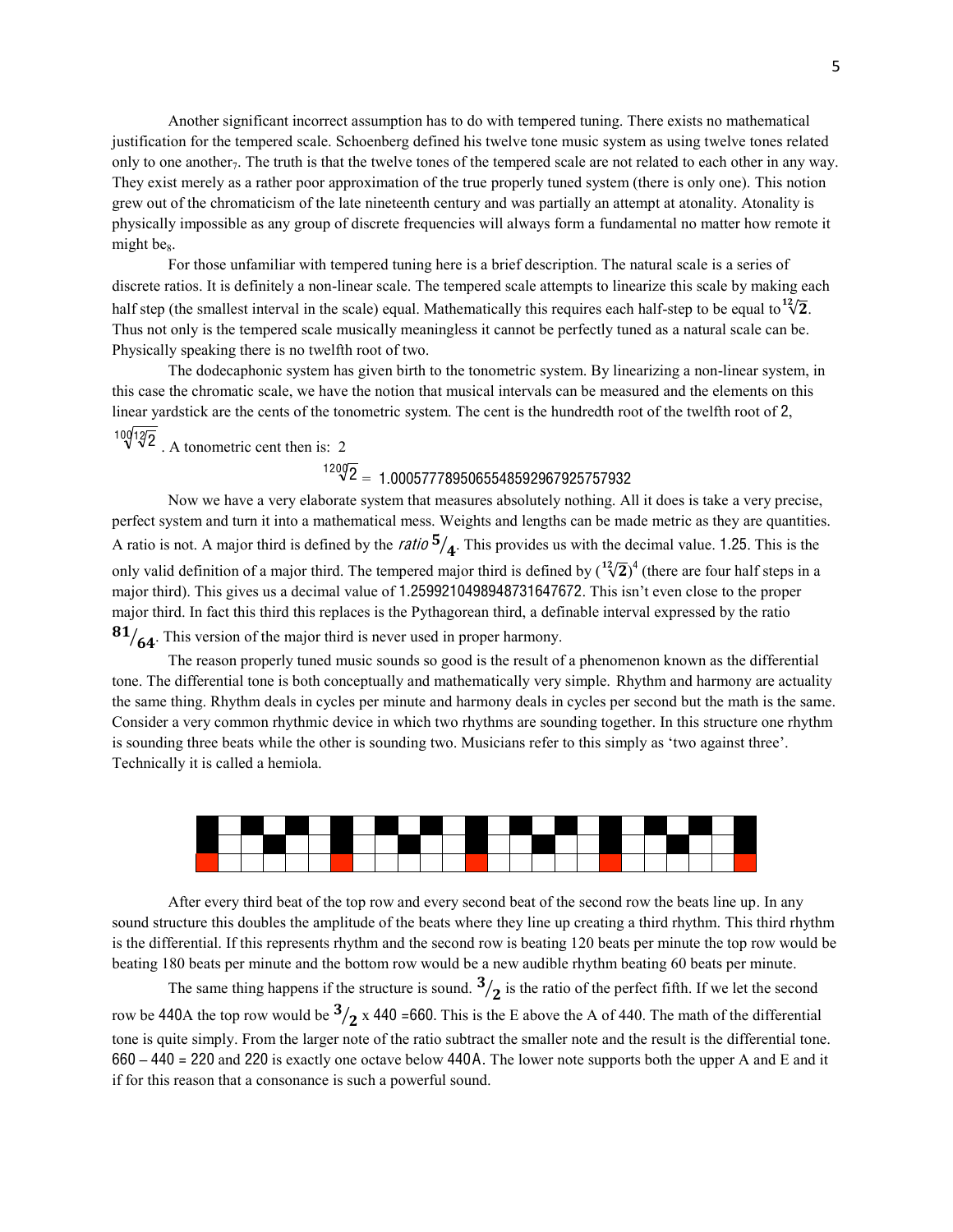Things are quite different when we use tempered tuning. In this case the E above 440 A is 440 x 1.498307076876681 (the tempered perfect fifth) = 659.25511382573. This produces a differential tone of 219.25511382573. While this is close to the lower octave is it still out of tune sufficiently to cloud the perfect consonance. The major third is much worse. The major third is  $\frac{5}{4}$  or 1.25. The major third above 440A is 550 and the differential tone in this case 110, two octaves below 440A. The tempered third above 440 is 440 x 1.25992104989 = 554.36526195374 and the differential tone is 114.36526195374.

The differential tone, being a real, audible tone reacts with the other two tones of the interval forming secondary differential tones. When the differential is an octave of the fundamental it adds nothing to the structure but when the differential is the result of the tempered interval the differential reacts with the other tones and then with those results as well. The result is tonal chaos and what is known as a beat structure develops. In the case of the tempered third the beat is about six times a second. Traditionally piano tuners use this beat structure to test their tuning.

A thorough explanation of the mathematics of the enharmonic system (there is only one such system), the system that allows for perfect harmony in all related keys, can be found on my Structural Resonance papers on the Website; wropera.com

Even timbre is the result of differentiation. The partials of a sound are real tones in every way and when they sound together they create differential tones. This is why some partials are louder than the fundamental. While it is too complex to be discussed in this essay it appears that the first and second overtones do not appear naturally in the series but rather are created by the complex differentiation of the entire overtone series. In most case the series starts with the third overtone. It is difficult to ascertain which partials are initially parts of the overtone system of a tone and which are differentially produced. It is for these reasons that creating timbre by a complex of sine wave does not work

We are now experiencing an epidemic of hearing impairment from listening to loud music. This is not really so much the result of the high volume as the ear is very well adapted to dealing with loud sounds. What is the destructive element here are those dreadful beats. They are always annoying and often dangerous and are ever present in tempered tuning and analog timbres. This is a false assumption that requires some attention.

Musical theory can be difficult enough to study without the tonometric system. Many elaborate theories have been proposed based on this system but the mere acceptance of tempered tuning obfuscates any musical aspects and makes the whole thing useless. Alexander Ellis in his translation of Helmholtz' On the Sensations of Tone put every example in the book into the tonometric system. There is not one indication in the entire book as to how this should be used or what purpose it serves.

The final false assumption we will look at in sound concerns concert halls or listening areas in general. In a November 1963 article in Scientific American Vern Knudsen, a prominent architect stated that there was no longer any mystery as to the building of concert halls. They now knew how to build acoustically true halls. Then a few years later Mr. Knudsen was part of the team that designed Avery Fisher Hall, possibly the worse concert hall ever built.

Apart from the audience experience, where what you heard depended on where you sat, what happened on stage was the real problem. Performers on stage could not hear each other even when they standing next to each other. When they attempt to 'fix' such a hall one of the procedures is to remove 'excess sound'. While this cuts down the echoes, it also deadens the hall and allows no feedback of sound to the performers, something very necessary to good performing. It is also require a lot of energy to sing in such an acoustical environment.

Some years ago I had an opera company and we debuted in The Cathedral of Saint John the Divine in New York City. The only term to describe the acoustics of St. John's is ghastly. As with Avery Fisher Hall the singers could not hear each other. Even very small groups had to be conducted. Sometime later we performed the same work in The Chapel of the Resurrection in Valparaiso, Indiana. The Chapel was very large and was all stone and glass so we expected another acoustical nightmare. What we did experience was nothing short of miraculous. The sound was glorious and was exactly the same anywhere in the Chapel, even when the Chapel was empty. Singers could be as far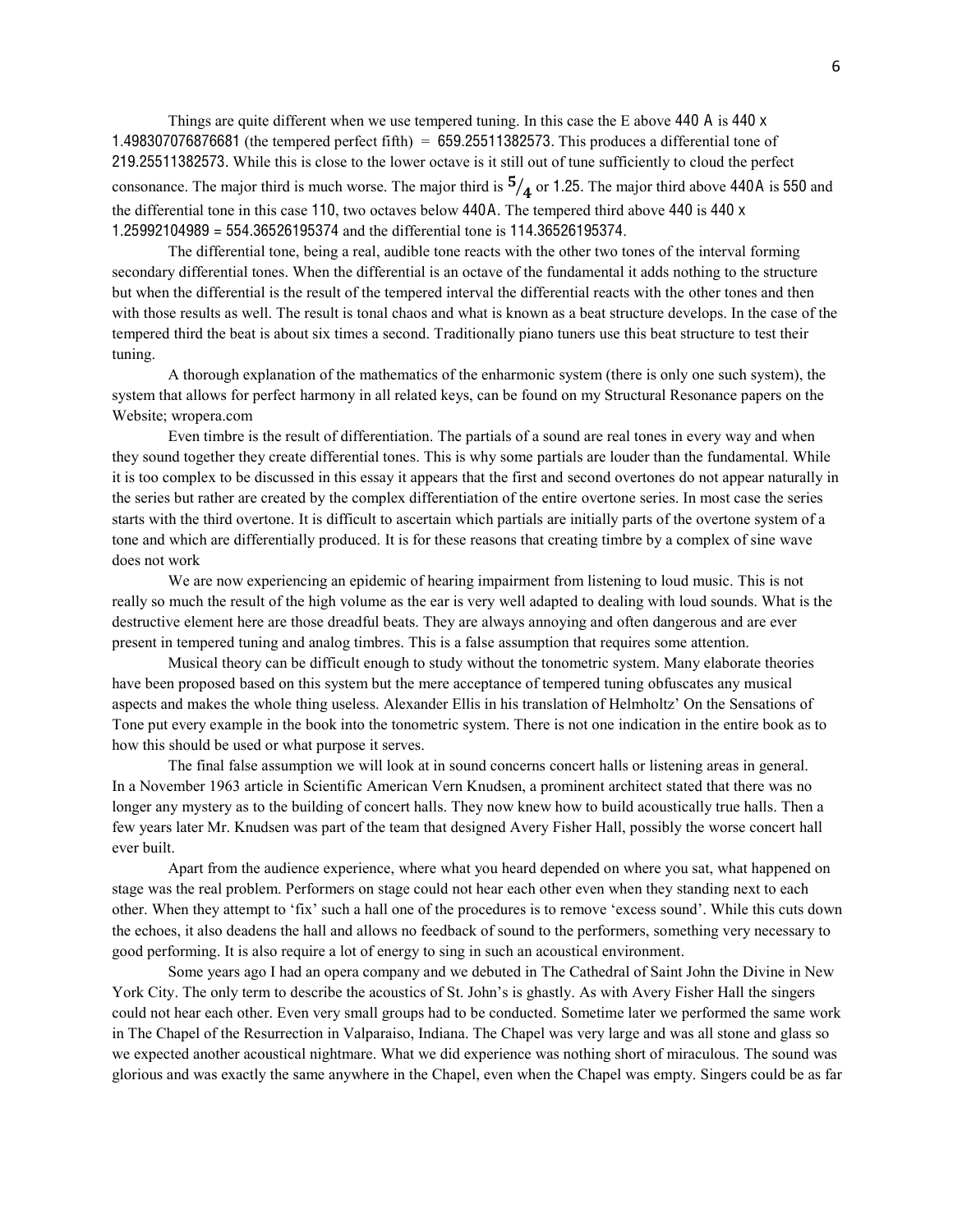away as physically possible and they could hear each other just as if they were standing next to each other. In a properly tuned hall the last thing we wish to do is remove any sound whatever.

Neither I nor any of the performers involved had ever experienced anything like this. All halls should react like the Chapel of the Resurrection. Good acoustics is much more than just being able to hear what is happening. Hearing music inside a standing wave is an experience that is incredible and is never forgotten

What happens in a listening area is the same as what happens in the body of a trombone. The Chapel had a definite nodal frequency, as does all such areas. By a simple stroke of luck the pitch we were using was very close to that nodal frequency and a powerful standing wave was created filling the entire Chapel. Thus the defining factor in a properly tuned hall is it dimensions. Vitruvius describes this at great length two thousand years ago in the Ten Books of Architecture. These books, which survived because of the Scriptos of Charlemagne, were the bible of architects throughout the Middle Ages up until the Renaissance. He detailed plans for various buildings are in the first four books. All of his proportions are composed of simple integral relationships, the simple ratios of music, even when the effect is for the eye.

He was very meticulous as to the dimensions not only of the theater itself but most of the interior sections as well. He also describes the use of bronze vessel located in the back of the theater to resonate and reinforce the sound.

> On the foregoing principles, the brazen vases are to be made with mathematical proportions, depending on the size of the theatre. They are formed so, as when struck, to have sounds, whose intervals are a fourth, fifth, and so on consecutively to a fifteenth. Then, between the seats of the theatre, cavities having been prepared, they are disposed therein in musical order, but so as not to touch the wall in any part, but to have a clear space round them and over their top: they are fixed in an inverted position, and one the side towards the scene are supported by wedges not less than half a foot high: and openings are left towards the cavities on the lower beds of the steps, each two feet long, and half a foot wide.

He states that the mathematical proportions of the vessels are dependent on the *size of the theater*. This mean that the theaters were tuned, just as was the Chapel of the Resurrection. Even many of those who have taken the trouble to read Vitruvius apparently do not agree with him.

In an article in the November 1963 edition of Scientific American Vern Knudsen wrote:

Vitruvius, the first-century Roman architect and engineer, wrote that large vases tuned as resonators were often located in the seating area to reinforce certain sounds. Whether or not such vases were actually used is uncertain, but in any case they could only have absorbed sound, not reinforced it.

How could a scientist of Knudsen's stature make such an absurd statement? The vessels would not only resonate but when the pitch presented to them was in the nodal structure of the vessels it would vibrate reinforcing the standing wave already present in the theater itself. This is the way vibration works.

Vitruvius was very specific as to where the vases should be placed and of the pitches. To the ancient Greeks the only consonances were the perfect fourth, the perfect fifth and the octave. They did not think in terms of superposed intervals so they listed the perfect eleventh, the perfect twelfth and the perfect fifteenth as well. These six intervals were the framework of the music of that time.

Their tuning system was somewhat different. Vitruvius said that in small theaters a horizontal range halfway up the theater should contain thirteen equally spaced niches each with a specific frequency.

In larger theaters he specified it be divided into four horizontal areas, the top three all with thirteen niches and vases. He described the tunings of the three ranges in the terms of Aristoxenus and the Greek methodology. The bottom layer should be the enharmonic system, the middle range the chromatic and the top the diatonic, the same range as the single range of the small theater.

It is difficult to know what he meant by enharmonic and chromatic as the terms are different those we use today. Here is an example of the tuning of the three ranges that gives a good idea of the complexity of the tunings of the thirty-eight vases.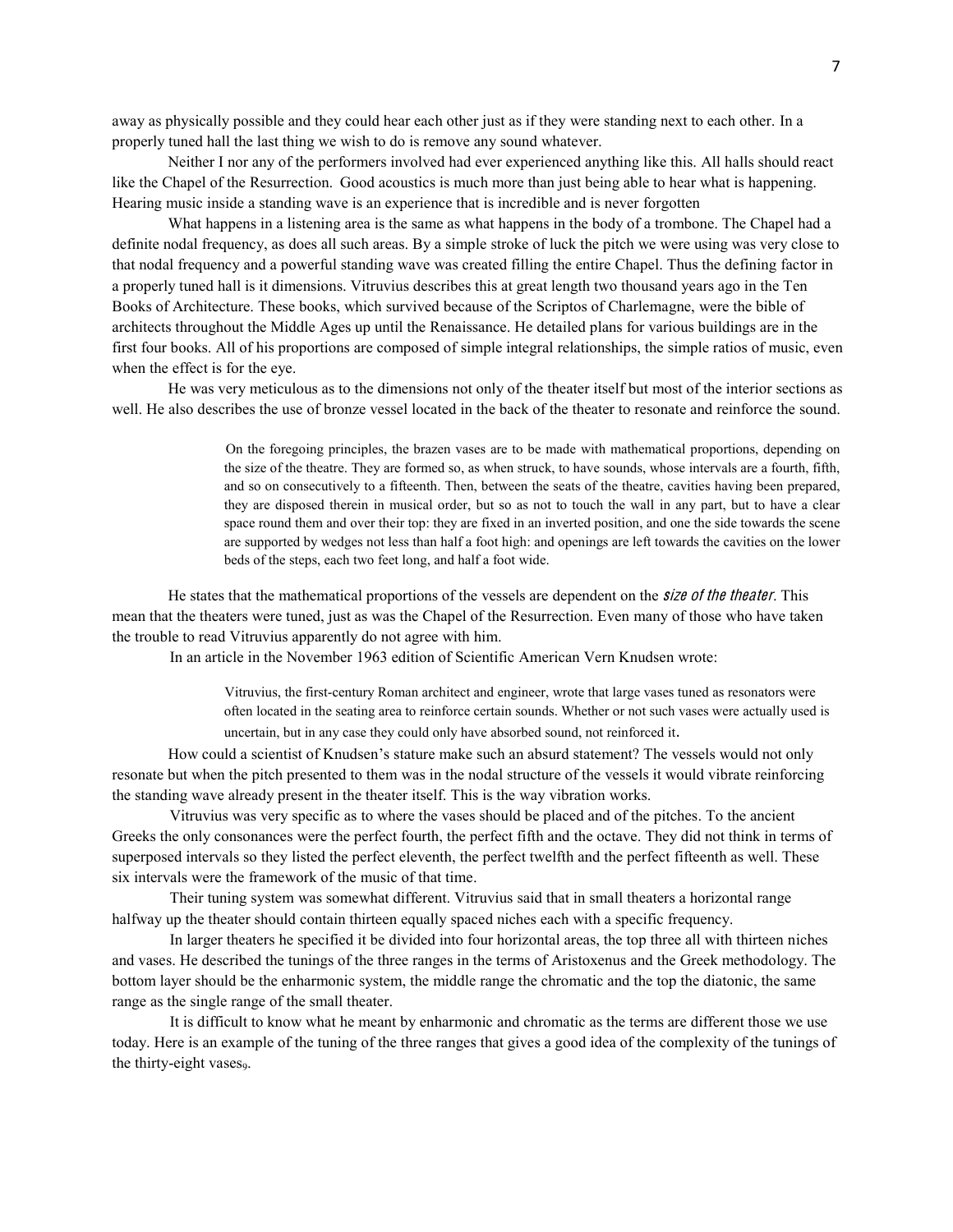

Even in prehistoric times music played a significant role in the indigenous cultures. French researchers Iegor Reznikoff and Michel Davois have recently shown that cave art may well have been used in rituals accompanied by songs or chants. The two studied the acoustic resonances of three caves in the French Pyrenees by singing and whistling through five octaves as they walked slowly through each cave. At certain points the caves resonated in response to a particular note, and these points were carefully mapped<sub>10</sub>.

When Rezinikoff and Dauvois compared their acoustic map with a map of the cave paintings, they found an astonishing relationship. The best resonance points were all well marked with images, while those with poor acoustics had very few pictures. Even if a resonance point offered little room for a full painting, it was marked in some way - by a set of red dots, for example.

Since virtually all of the great European cathedrals were built to specification set forth by Vitruvius we can assume they were 'tuned'. Since we invariably invade these structure with even tempered organs tuned to 440A we have no idea of how they were designed to operate. The odds of 440A being the pitch of any one of these cathedrals is very remote.

The simple, precise ratios of music do more than just create pleasant sounds; they are a valuable tool for the study of acoustics, vibration, resonance and sound. These areas of science need a truly fresh look. Let us once again approach music as the science that it is.